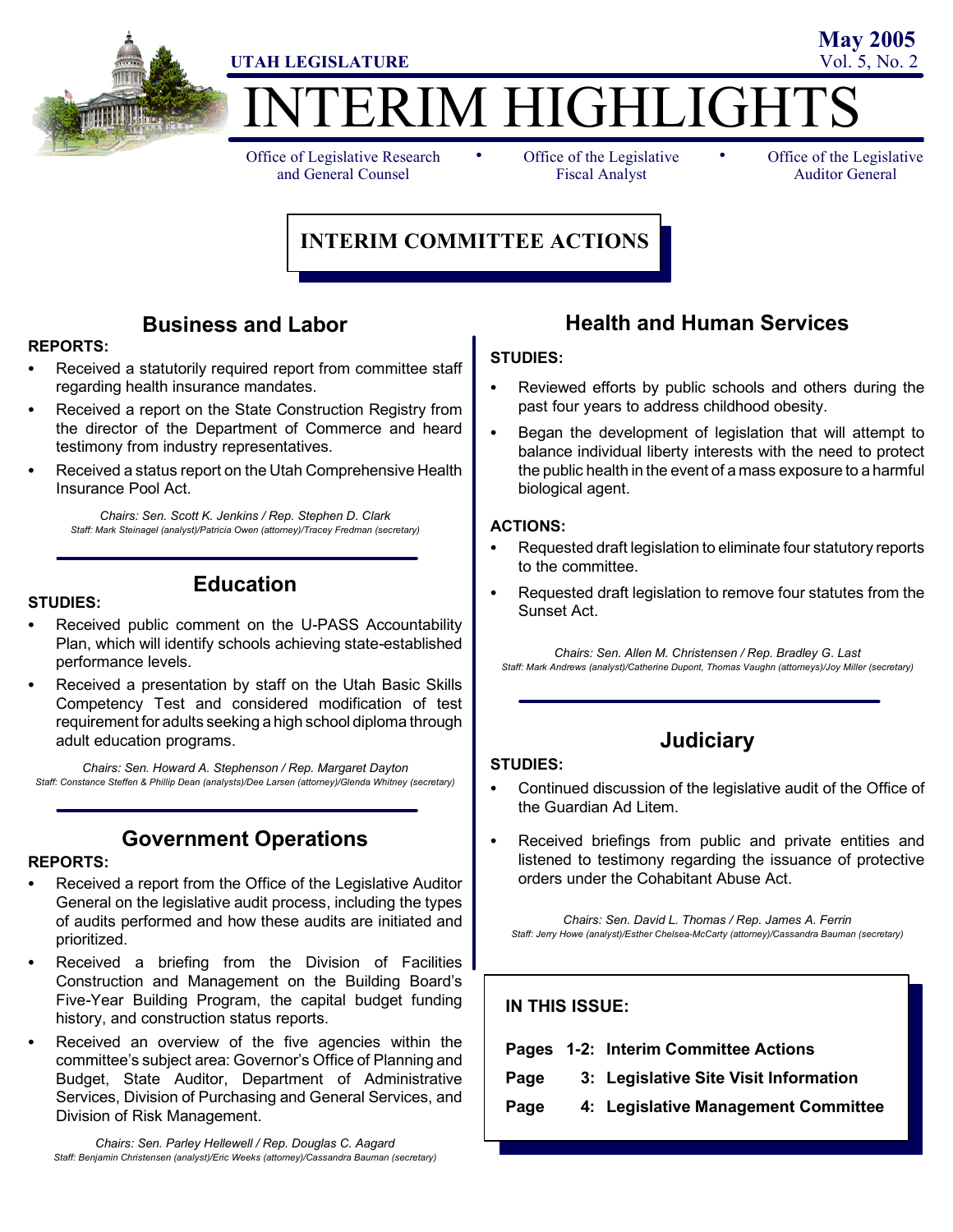## **Law Enforcement and Criminal Justice**

**STUDY:** Reviewed issues related to mortgage fraud, including identity theft, kickbacks, and other buyer and lender fraud associated with mortgages.

## **REPORTS:**

- Received a report from the Board of Pardons and Parole on the operations and workload issues of the Board.
- Received from the Department of Public Safety an overview of the Department including the Bureau of Criminal Identification and the implementation of the driver privilege cards by the Driver License Division.

*Chairs: Sen. D.C. Buttars / Rep. DeMar "Bud" Bowman Staff: Stewart Smith (analyst)/Susan Creager Allred (attorney)/Wendy Bangerter (secretary)*

## **Natural Resources, Agriculture, and Environment**

## **STUDIES:**

- Discussed funding and research at the Utah Agricultural Experiment Station at Utah State University.
- Discussed management of grazing and oil and gas exploration on lands owned by the School and Institutional Trust Administration and the Bureau of Land Management.
- Discussed the process for obtaining an oil and gas drilling and exploration lease and ways to expedite the process.
- Discussed issues related to wild horses in the west desert.

## **REPORTS:**

- Received a report from the Division of Water Rights on the history of water rights policy in Utah.
- Received reports from the recently appointed directors of the Division of Wildlife Resources and law enforcement services within the Department of Natural Resources.

*Chairs: Sen. Thomas V. Hatch / Rep. Roger E. Barrus Staff: Brian Allred (analyst)/Jeanenne Larson (attorney)/Joy Miller (secretary)*

## **Political Subdivisions**

## **STUDIES:**

- Discussed problems caused by conflicts between the building standards for health care facilities enforced by the Department of Health and the international building standards enforced by the municipalities and counties.
- Discussed the merits of allowing municipal and county building inspectors to issue civil citations to enforce the Utah Construction Trades Licensing Act.
- Discussed ways to improve compliance with the Utah Division of Air Quality's asbestos inspection and removal requirements in residential demolition and reconstruction through local government building permits.
- Discussed a proposal to make public entities exercising eminent domain responsible for the property owner's legal costs if the property owner prevails in a fair compensation court case and the property was found to be compensated at least 15% below fair market value.

*Chairs: Sen. Carlene M. Walker / Rep. Brad L. Dee Staff: Joseph Wade (analyst)/Robert Rees (attorney)/Wendy Bangerter (secretary)*

# **Public Utilities and Technology**

## **STUDIES:**

- Discussed potential impact of international trade agreements such as the General Agreement on Trade in Services on the state's ability to regulate utilities and other sectors such as gambling.
- Discussed international, national, and state energy production and consumption data and processes for developing a state energy policy.

*Chairs: Sen. Gregory S. Bell / Rep. Sheryl L. Allen Staff: Richard North (analyst)/Christopher Parker (attorney)/Phalin Flowers (secretary)*

## **Revenue and Taxation**

## **REPORTS:**

- Received a report on "Governor Olene S. Walker's Recommendations on a Tax Structure for Utah's Future."
- Received a state tax revenue update. Combined General Fund/Uniform School fund revenues for FY 2005 are \$111.67 million above forecast. State Transportation Fund revenues for FY 2005 are \$9.06 million above forecast.
- Received a report on the operation of the Tax Reform Task Force. The subcommittees will review Sales and Use Tax, Individual Income Tax, Property Tax, RDA, and other taxes.

*Chairs: Sen. Curtis S. Bramble / Rep. Wayne A. Harper Staff: Bryant Howe & Phillip Dean (analysts)/Rebecca Rockwell (attorney)/Phalin Flowers (secretary)*

## **Transportation**

## **REPORTS:**

- Received a report from Department of Transportation representatives about the managed lanes study the department conducted.
- Received an update on the Transportation Forum that was recently conducted by the Salt Lake Chamber of Commerce and other organizations.

**STUDY:** Reviewed current street racing laws to determine whether any action should be taken to deter street racing.

*Chairs: Sen. Sheldon L. Killpack / Rep. Joseph G. Murray Staff: Mark Steinagel (analyst)/Shannon Halverson (attorney)/Tracey Fredman (secretary)*

## **Workforce Services & Community and Economic Development**

**STUDY:** Discussed raising the premium subsidy for the Covered-At-Work Program, which provides a subsidy to help low income individuals to be insured.

**REPORT:** Received a report from the new director of the Department of Workforce Services regarding recent organizational changes in the department.

*Chairs: Sen. John W. Hickman / Rep. David N. Cox Staff: Art Hunsaker (analyst)/Jim Wilson (attorney)/Glenda Whitney (secretary)*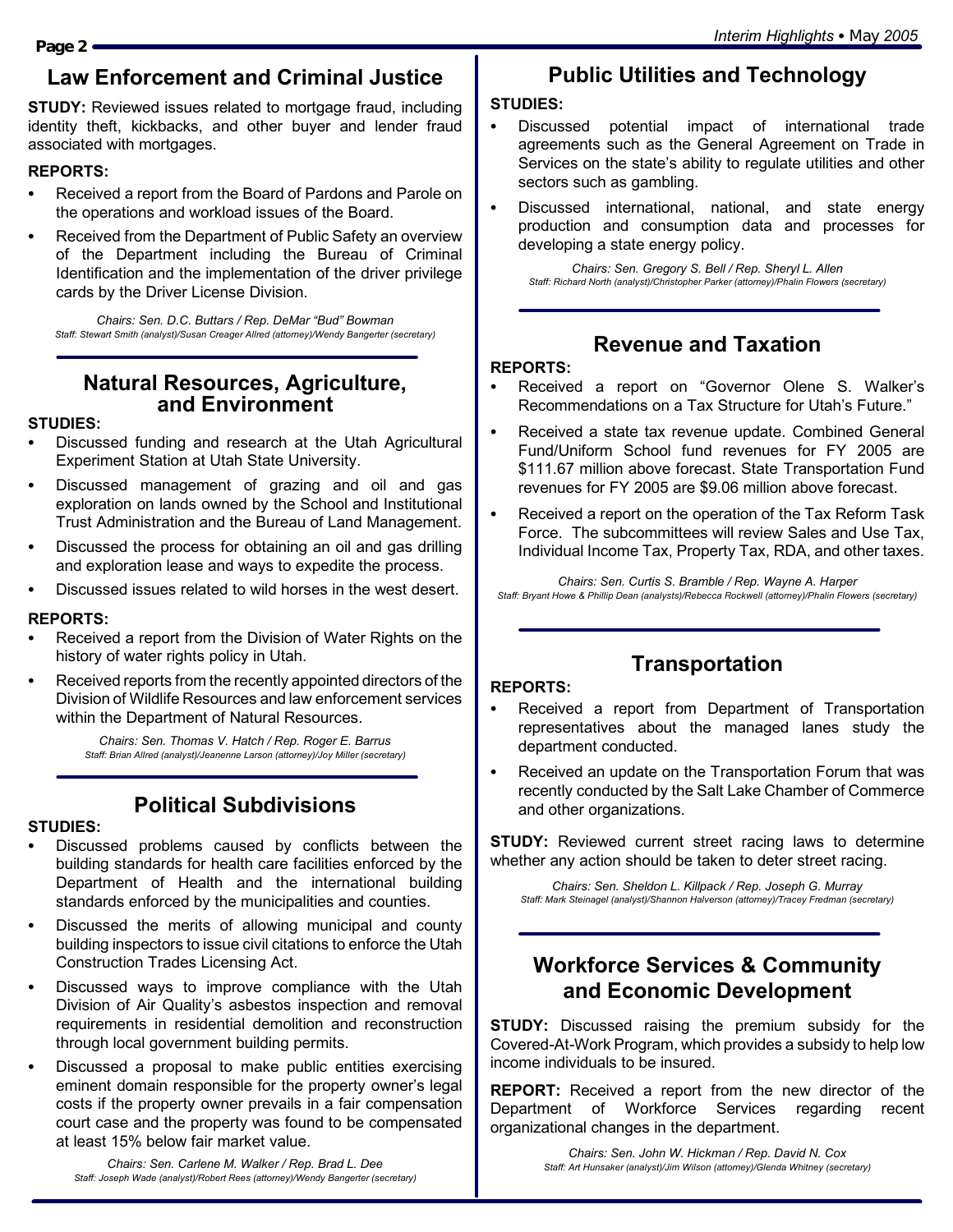#### **Page 3**

# **LEGISLATIVE SITE VISIT NORTHERN UTAH**

## **Monday, August 1 Tuesday, August 2, 2005**

- The Legislative Management Committee has approved a site visit to northern Utah. The final schedule of tours, meetings, and activities will be sent to you in a few weeks.
- This Legislative Site Visit begins Monday morning in Brigham City where you are invited to meet with community leaders and discuss issues related to Box Elder County. You will visit various places depending on your committee assignments.
- You will then travel to Logan, where additional tours and meetings are planned. Monday evening is Legislator's Night at the majestic Festival of the American West. Your lodging has been reserved for Monday night.
- On Tuesday there will be tours of roads and highways, dams and reservoirs, public schools, and Utah State University. A town meeting is scheduled for Tuesday evening.
- S Separate tours for spouses and children (ages 10 and older) are also being planned.

*Please RSVP no later than June 13.*

*Representatives: Please contact Carole Peterson 801-538-1502.*

*Senators: Please contact Leslie McLean 801-538-1403.*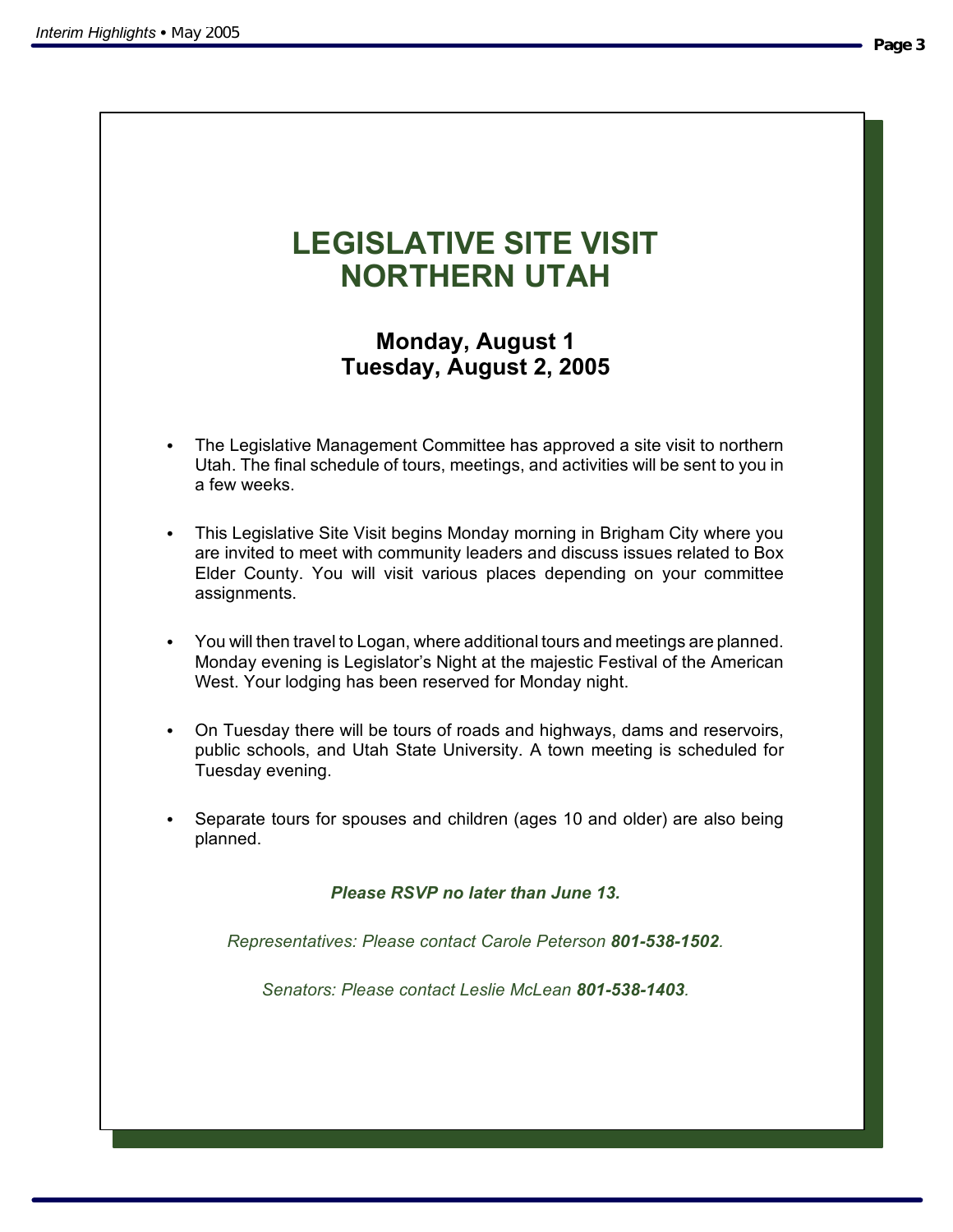## **LEGISLATIVE MANAGEMENT COMMITTEE**

#### **REPORTS:**

- Received a report and tentative itinerary from Senator Lyle Hillyard for the August 1 and 2, 2005 legislative site visit to northern Utah.
- Received a report from the Office of Legislative Research and General Counsel (OLRGC) Information Technology Manager regarding: 1) use of the audio and video of the 2005 General Session live broadcast; 2) Internet broadcast options available to the Legislature for expanding citizen access to the Legislature; and 3) a cost estimate for correcting committee room audio problems.
- Received a report from the OLRGC General Counsel on two lawsuits involving the legislature or legislative staff: 1) in U.S.A. United Staffing Alliance v. Workers Compensation Fund, OLRGC represented a senator involved in a deposition; and 2) in Poll v. Office of Legislative Research and General Counsel, the lawsuit was dismissed and the time for appeal has elapsed.

#### **ACTION:**

- Approved the policies of the Legislative Management Committee, with two changes: 1) audio recordings of floor debates were added as permanent records of the House and Senate under the Records Retention Schedule; and 2) a fee was approved to be charged by OLRGC for technical assistance provided to the executive and judicial branches in the House building.
- Approved without change the study item requests of the following interim committees: Public Utilities and Technology; Law Enforcement and Criminal Justice; Workforce Services and Community and Economic Development; *(continued next column)*



**Office of Legislative Research and General Counsel** House Building, Suite W210  $\bullet$  Salt Lake City, UT  $\bullet$  84114 (801) 538-1032

**Office of the Legislative Fiscal Analyst** House Building, Suite W310 · Salt Lake City, UT · 84114 (801) 538-1034

**Office of the Legislative Auditor General** House Building, Suite W315  $\bullet$  Salt Lake City, UT  $\bullet$  84114 (801) 538-1033

For more information about legislative activities, contact one of the legislative offices or access our website at: www.le.utah.gov

*Editors: Susan Creager-Allred & Stewart Smith Editors: Susan Creager Allred & Stewart E. Smith*

Government Operations; Business and Labor; Revenue and Taxation; Political Subdivisions; Health and Human Services; Natural Resources, Agriculture and Environment; and Transportation.

- Approved the study items requested by the Education Interim Committee with the exception of the study request "Governor's Education Initiatives".
- Approved the Political Subdivisions Interim Committee request for a the creation of a subcommittee to study rewriting the code dealing with special districts.
- Authorized per diem for a joint meeting of the Public Utilities and Technology and the Natural Resources, Agriculture, and Environment interim committees to coordinate energy policy studies.
- Approved the request from the Executive Offices and Criminal Justice Appropriations Subcommittee chairs to hold three subcommittee meetings: May 17, October 18 , and June 14 of 2005.
- Approved the policy to expand the live audio and recorded broadcast of interim committees, task forces, and standing and appropriations committees.
- Approved a letter to be signed by the President and Speaker requesting the Capital Preservation Board to purchase and install certain capital equipment to improve functionality of the sound systems in the House Building committee rooms.

*Chair: President John L. Valentine / Vice Chair: Speaker Greg J. Curtis Staff: Mike Christensen, Director/Gay Taylor, General Counsel/Bev LeCheminant, Secretary*

## **Next Interim Day - June 15th**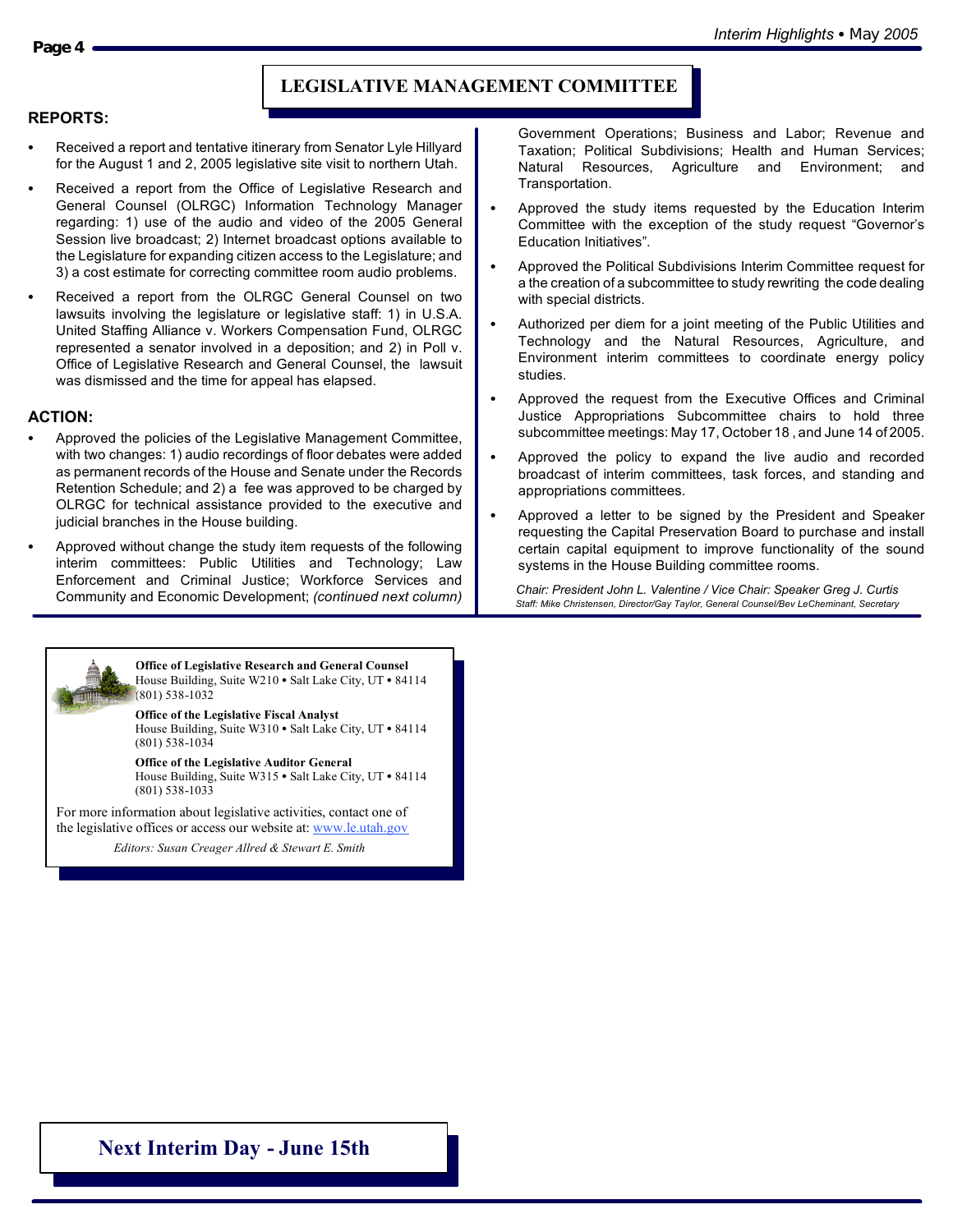

# FISCAL HIGHLIGHTS

**JOHN E. MASSEY LEGISLATIVE FISCAL ANALYST**

## **EXECUTIVE APPROPRIATIONS COMMITTEE**

CO-CHAIRS : SENATOR LYLE HILLYARD - REPRESENTATIVE RON BIGELOW

**Report:** Federal Funds

**Summary:** Sophia DiCaro, Governor's Office of Planning and Budget, discussed the federal fund grant applications since the April Executive Appropriations Committee meeting. The listing shows 11 applications that require action by the Executive Appropriations Committee, 14 applications that have been approved by the Governor, and the tracking of 349 outstanding federal fund grants. There was some discussion of the grants that add new staff and those that require matching state funds.

**Committee Action:** The Executive Appropriations Committee approved the 11 applications to continue through the application process.

## **Staff Contact:** Spencer Pratt

**Report:** Department of Corrections Jail Contracting

**Summary:** Scott Carver, Executive Director of the Utah Department of Corrections reported that the Millard County Commission decided to not expand jail space at the Millard County Jail. The expansion would have made 100 beds available to the State through jail contracting. However, Garfield County has expressed an interest in expanding jail facilities in the county. The Garfield County expansion would provide 80 additional beds. The Legislature would be required to pass another resolution to accept Garfield County's proposal.

**Staff Contact:** William Greer

**Report:** Legislating for Results

**Summary:** The National Conference of State Legislatures, in conjunction with the Urban Institute, presented a budget review concept called Legislating for Results. This outcome focused concept provides the opportunity to empower legislators by providing more useful budget information, providing a clearer link between budget and services, and enabling them to ask the right questions. The Office of the Legislative Fiscal Analyst (LFA) began using this concept in the last session by providing a new budget format and a more complete Compendium of Budget Information. The LFA will continue to refine this process during the 2005 interim and the 2006 General Legislative session.

**Staff Contact:** John Massey

#### **U PCOMING A PPROPRIATION S UBCOMMITTEE M EETINGS** *2005 Interim*

**Executive Offices and Criminal Justice** 

• June 14, 2005 - Room W015 State Capitol 9:00 A.M. - 12:00 P.M.

 Discussion Items: Governor's Office Reorganization and Correctional Inmate Housing Issues.

• October 18, 2005 - Room W015 State Capitol 9:00 A.M. - 12:00 P.M.

 Discussion Items: 2006 General Session Budget Issues and Performance Measures.